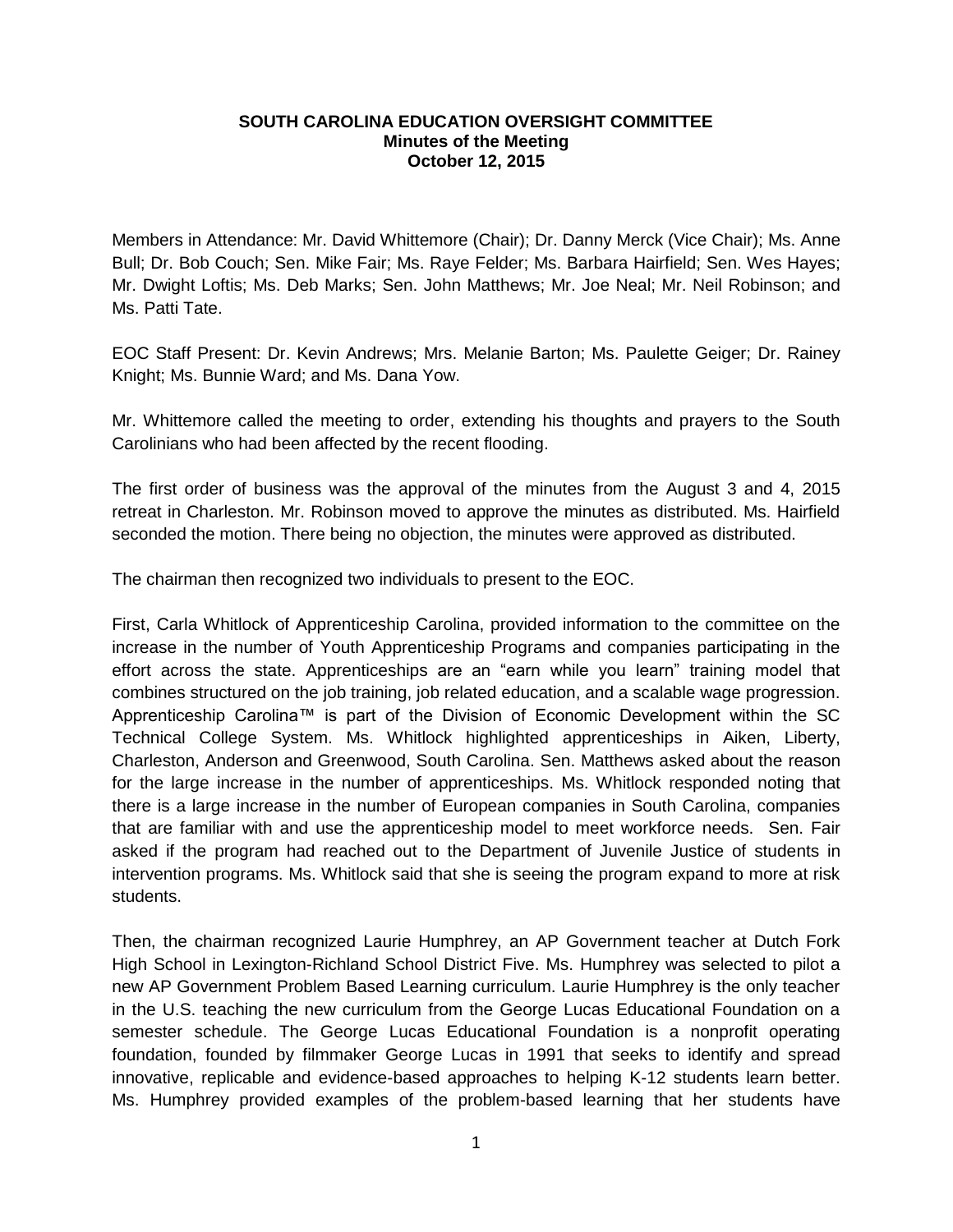undertaken and the results of their engagement. She also noted that the work she is doing with her AP classes is also being replicated in the college prep courses and across her content areas at her school. Ms. Hairfield noted that civic competency is a major goal of public education and commended Ms. Humphrey on using problem-based learning to empower student learning. Ms. Marks asked if parents had access to the standards being taught in the classroom. Ms. Humphrey stated that the standards are the state standards in US Government and that she also provides parents with the syllabus and other information.

## Special Report – Summer Reading Camp Partnerships

The chair then recognized Dr. Rainey Knight to provide an overview of summer reading camp partnerships. In the prior fiscal year, 2014-15 the General Assembly allocated \$700,000 "to support community partnerships whereby community organizations would collaborate with local school districts to provide after-school programs or summer reading camps that utilize volunteers, mentors or tutors to provide instructional support to struggling readers in elementary schools that have a poverty index of fifty percent or greater." In addition the legislature charged the EOC with evaluating the partnerships. The South Carolina Department of Education allocated the funds to the SC Afterschool Alliance which, in turn, funded 15 clubs, primarily Boys and Girls Clubs serving 658 students in 11 sites.

Using the national research students and best-practice literature that document high-quality academic opportunities in summer learning programs as the metric, Dr. Knight collected data and information on program implementation and effectiveness from interviews, surveys and observations of the 11 sites. The report includes nine findings and recommendations including: (1) All after-school or summer programs should employ reading specialists, in the program who can evaluate the strengths and weaknesses of children and design individualized reading programs to meet individual needs. These specialists cold also work with or train volunteer tutors; (2) The Department should determine the reading assessment or assessments to be used within sites during implementation of the program in 2015-16 in order to measure students' progress; (3) The Department should implement the program sooner in the fiscal year to give community partners and school districts adequate time to collaborate and initiate such programs; (4) The partnerships should work closely with districts to coordinate and collaborate to ensure adequate reading instructional time for all students; and (5) The report recommends a competitive grant process for 2015-16 to offer other community partnership the opportunity to assist students. Finally, the report documents two models for providing effective summer reading camps. In one model the district provides the necessary reading instruction hours with certified reading teachers, and the lead community partner or partners, such as the Boys and Girls Clubs, YMCA, faith-based groups, public libraries, etc., are responsible for providing enrichment activities for students during the remaining portion of the day. A second model is for the community partner to be the primary for the summer reading camps as well as the remaining activities of the day. The community partner would be responsible for employing a reading specialist to plan, coordinate and implement the reading portion of the day with the assistance of a reading specialist.